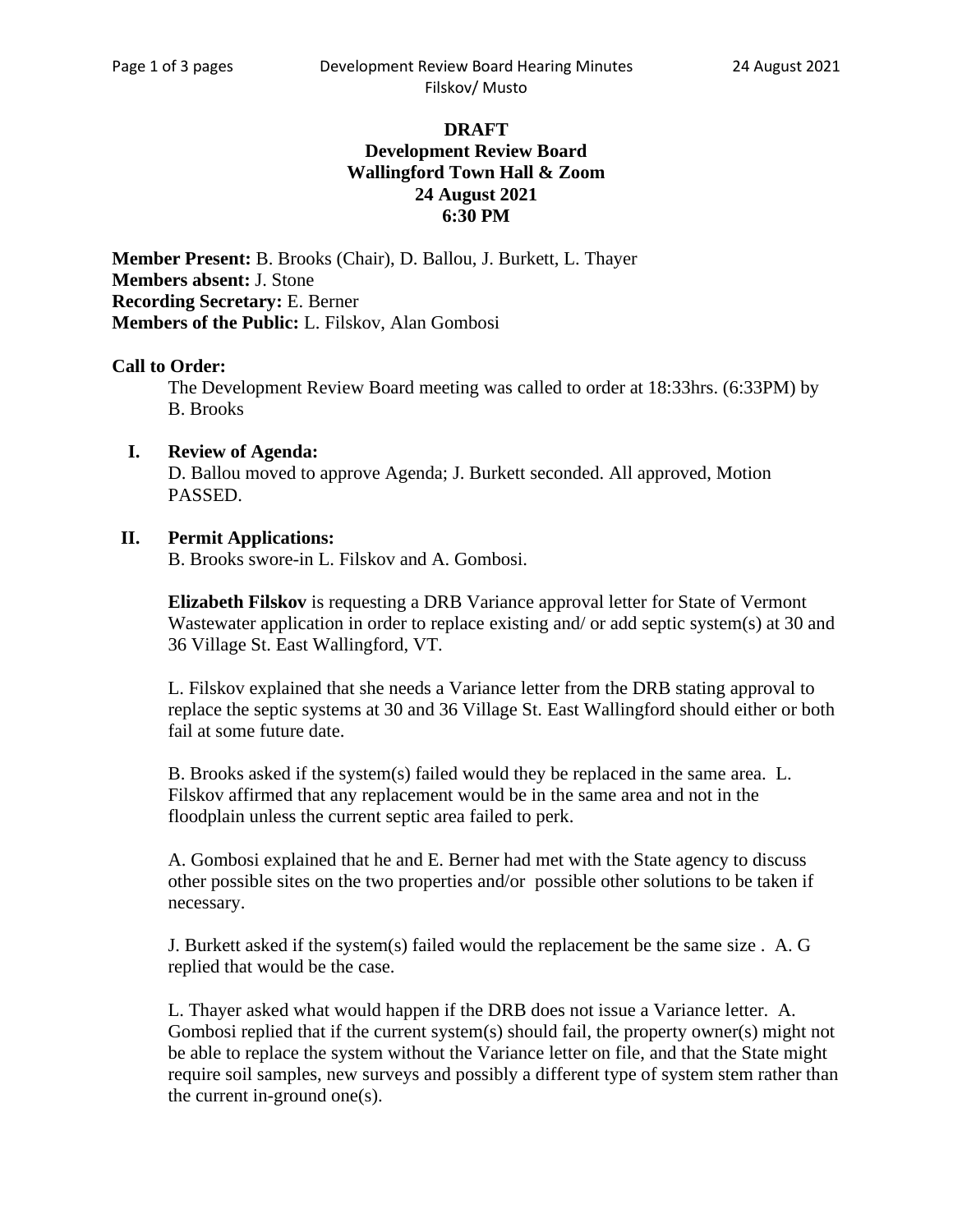B. Brooks clarified that the Letter was needed for future contingencies, not for the current system(s).

Discussion followed concerning flood ways vs flood zones vs flood plains. L. Filskov was asked if flood waters from Irene reached the current system. She indicated that about 20% of her lawn was under water for a short time, and that it did not reach the current system.

J. Burkett asked A. Gombosi about a mound septic system vs an in-ground septic system. A. Gombosi indicated that the State representative had discussed a mound system at the meeting. However, A. Gombosi was not in favor of it because landfill would have to be trucked in and a mound would divert any possible flood waters into other areas that would not currently be affected by flood waters. A. Gombosi continued on to say that he had spoken to two Civil Engineers and hydrologists concerning mound septic systems vs in-ground systems and the consensus was that an in-ground system would be better.

B. Brooks asked if there were any more questions and if not, for a motion to approve a Letter of Variance. D. Ballou motioned to approve Letter of Variance. B. Brooks seconded. Discussion followed with J. Burkett asking for clarification that the Letter would be for future replacement of the systems (if needed) and not for current working systems replacements. A.G. confirmed the Letter was for any future replacement due to system(s) failure, also that in order to sell one of the properties, a Variance Letter was needed for the bank. D. Ballou, J. Burkett, B. Brooks approved the motion as presented. L. Thayer approved on the condition that the DRB had previously approved the subdivision of property. Motion PASSED.

**#21-46: Tamara Musto**: Requesting approval for a 10-seat restaurant and store at 137 North Main St., Wallingford, Vt.

J. Burkett discussed that although not asked in the permit application, the DRB allow tables out front of the store be included in the Facts of Finding:

- Hours of operation would be allowed from 7:00AM 10PM.
- Any signage must meet current Zoning regulations and be down-lighted. (Any signs on the sign board outside would have to be positioned as to not block road views for cars exiting onto route 7.)
- No strobe or neon lighting is permitted.
- The DRB would allow up to three (3) outdoor tables.
- All State permits must be approved as well as an Occupancy permit from the Fire Marshall.